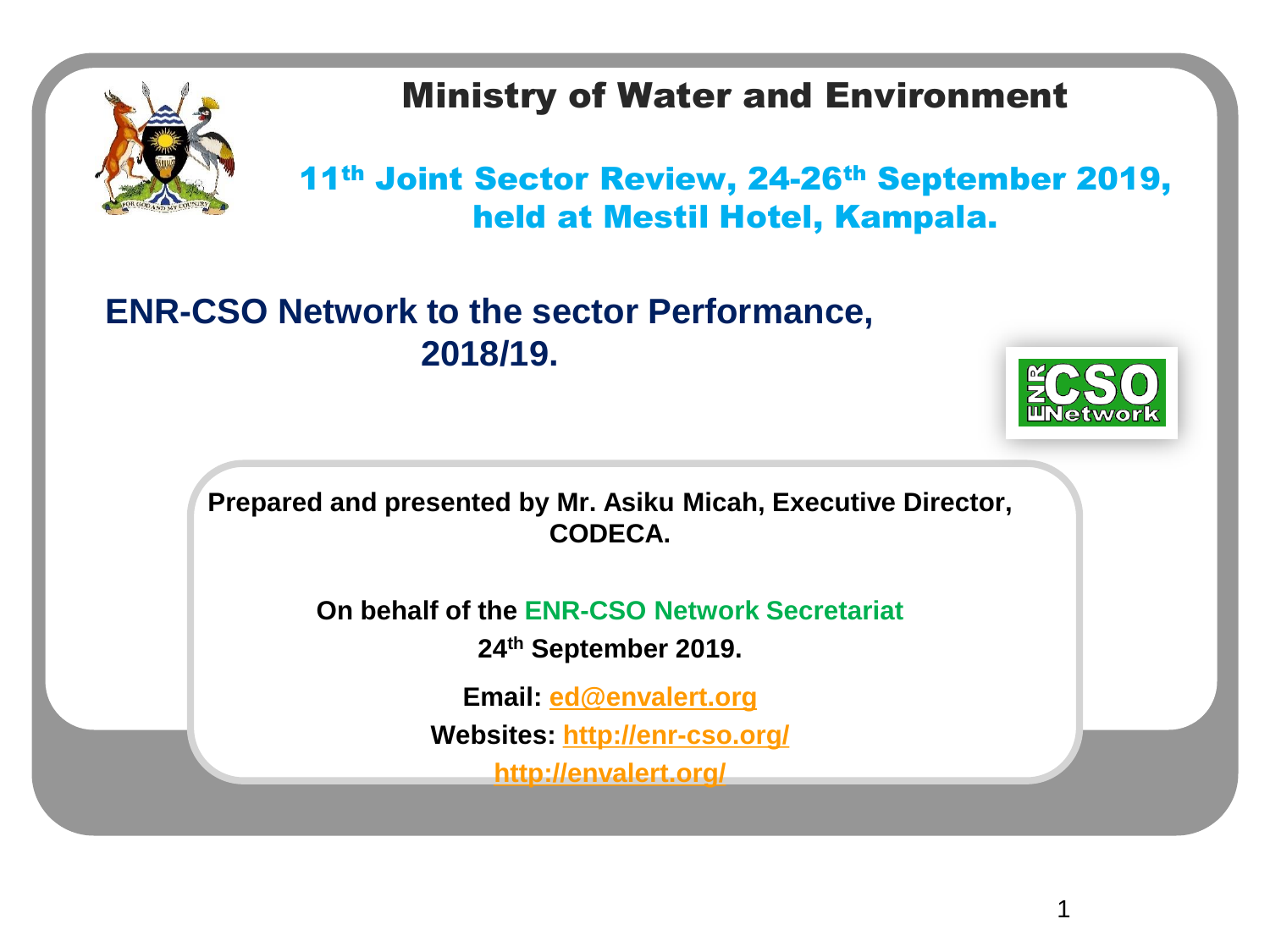### Outline of the Presentation

1.0 Water and Environment Sector Performance: Key Highlights;

2.0 Contribution by ENR-CSOs

3.0 Key achievements by the ENR-CSOs

4.0 Key emerging issues in the Water and Environment Sector;

5.0 Key Recommendations;

6.0 About the ENR-CSO Network;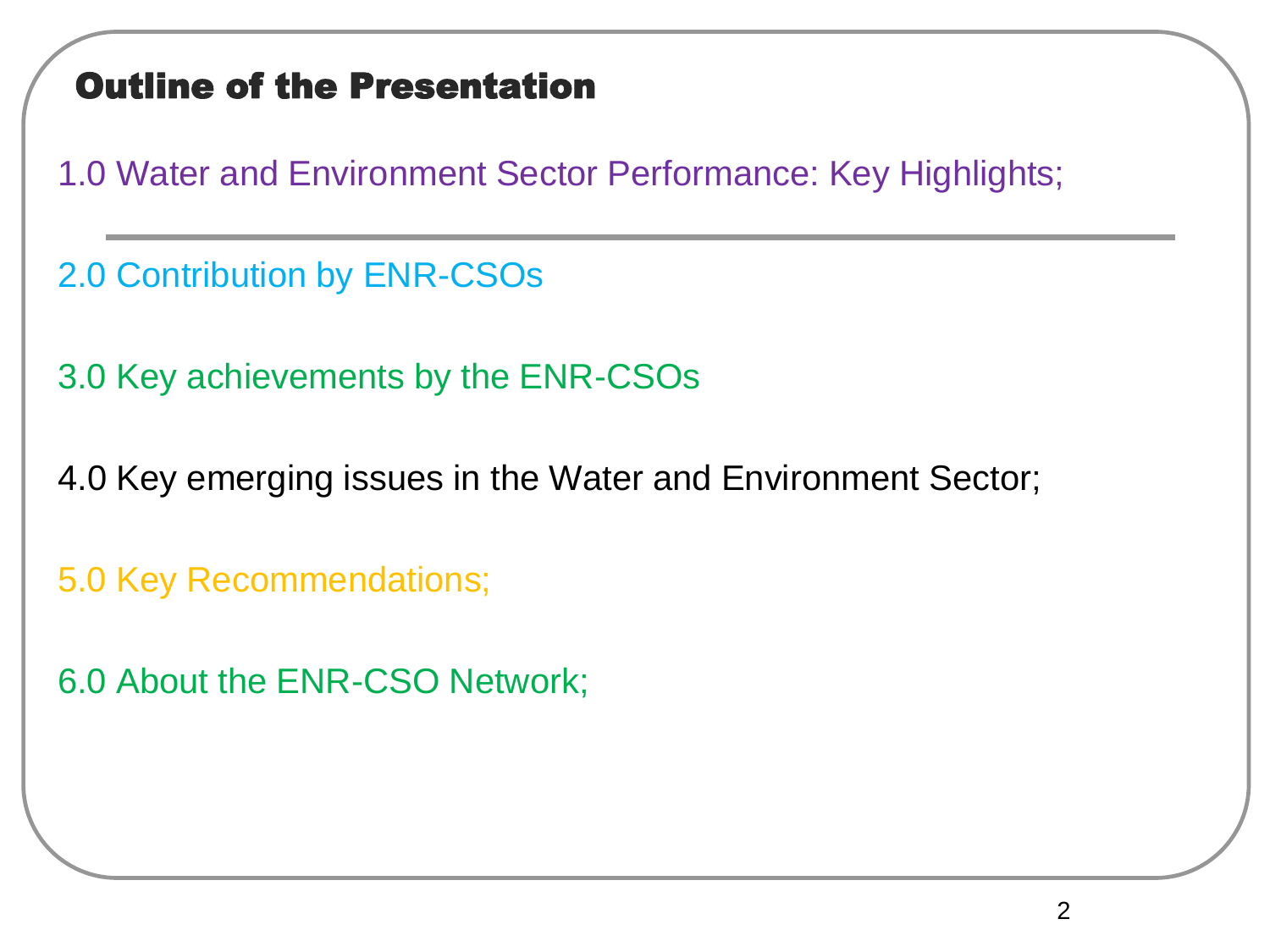### **1.0 Water and Environment Sector Performance: Some Key Highlights;**

a) Accreditation of **MWE** by the **Green Climate Fund and the Adaptation Fund**, thus a great opportunity for accessing global climate financing;

b) **Enactment of the National Environment Act, (2019) and its related endorsement by the President**. It provides for the management of the environment for sustainable development.

c) Conducting stakeholder consultations on **Environment and Social Impact Assessments (ESIAs) for Tilenga and Kingfisher petroleum development projects** as well as the ESIA for the related East African Crude Oil Pipeline (EACOP).

d) **Restoring 39,433.4 hectares of wetlands, river bank, streams and forest reserves**  under Local Governments, Global Climate Fund, Wetlands Management Department, Forest Sector Support Department (FSSD), Sawlog Production Grant Schemes (SPGS), National Forestry Authority (NFA), Farm Income Enhancement for Forestry Conservation (FIEFOC) and Reduction of Emissions from Deforestation and forest Degradation (REDD+) project.

e) **Raising 49,609,797 tree seedlings that have been plant (translating into over 40,000 hectares)** by various stakeholders across the country and certified over 150 commercial nurseries to provide planting materials that meet professional standards.

f) **Holding the 2nd Water and Environment Week in 2019**, which was used to showcase innovations in the sector, share experiences and jointly discuss key challenges in the sector.

a.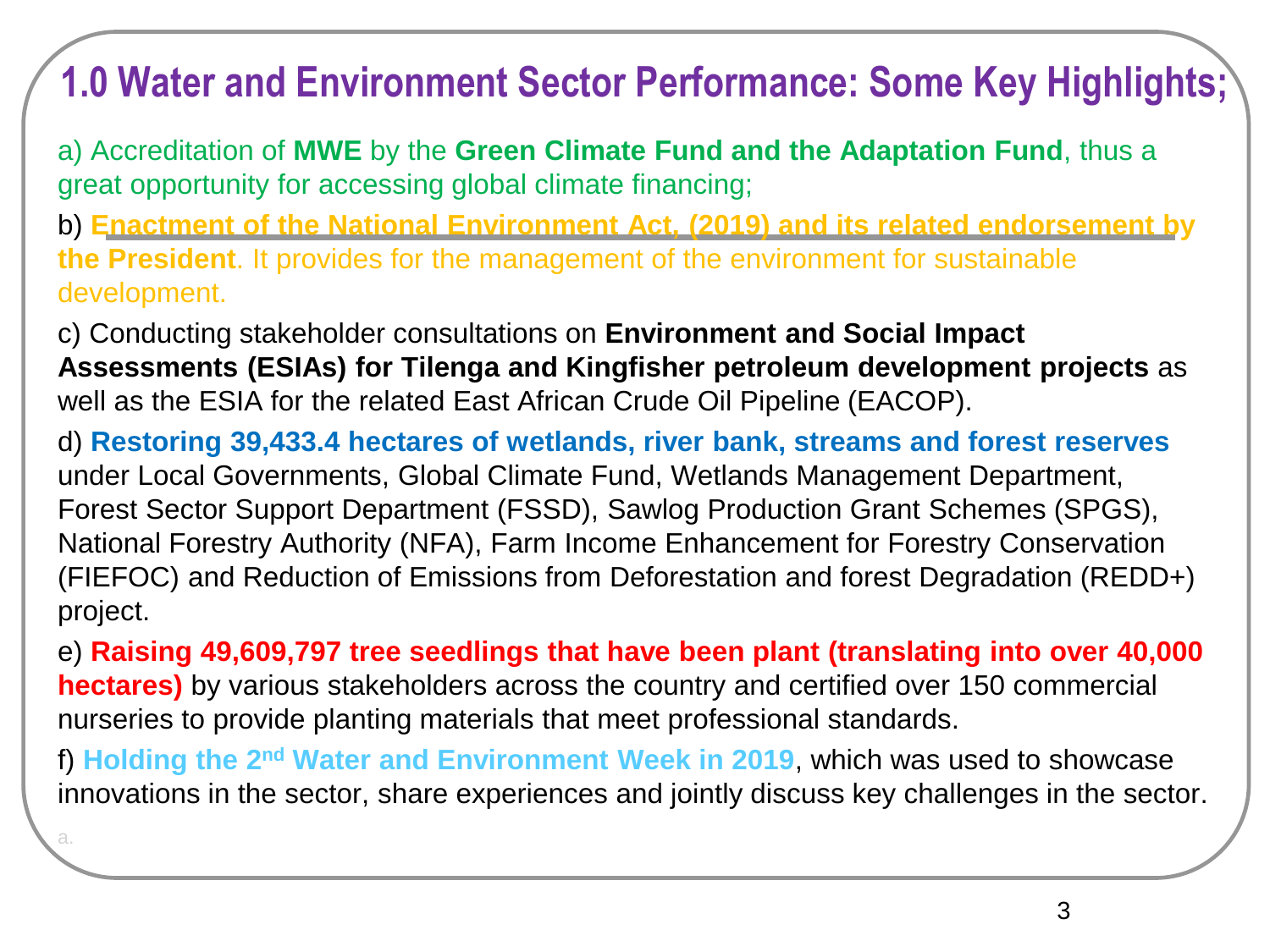This FY2018/19, **46 ENR-CSOs** *(i.e. 80% of the membership***)** submitted their individual reports and these are the basis for the consolidated annual *ENR-CSOs annual performance report, 2018/19;*

- This FY, there is **a slight increase in financial resources from CSOs from USD 2,755,750 in FY 2017/2018 to USD 4,317,560 in FY 2018/2019,** which is a **57% increase compared to last FY.**
- Whereas the increase can be attributed to the number of CSOs reporting, it is clear, too, that there *were more resources for climate change, forestry and advocacy work around petroleum development in the Albertine Graben.*



**Figure 1:** Number of ENR-CSOs that contributed to the ENR-CSOs Annual consolidated report, FY2018/19.

**Source:** Consolidated ENR-CSO annual performance report, 20118/19.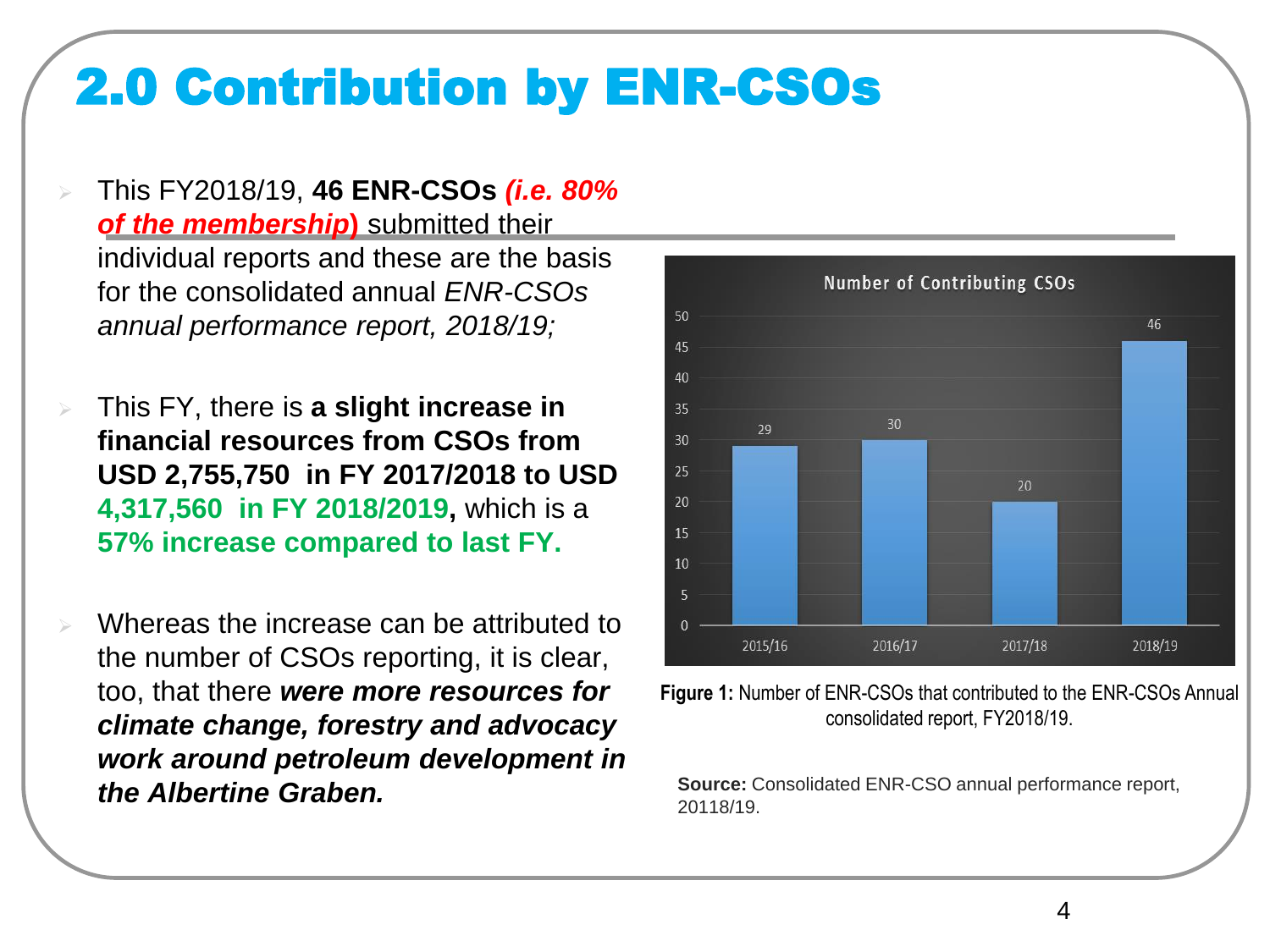Much as **the resources invested by the ENR-CSOs in the Environment Forestry and climate sectors in the FY2018/19 are comparable**, the investment is higher under **Environment sector.** 

 **Wetlands management** received the lowest, followed by **Governance**.



**Figure 2:** Percentage investment in each of the thematic area.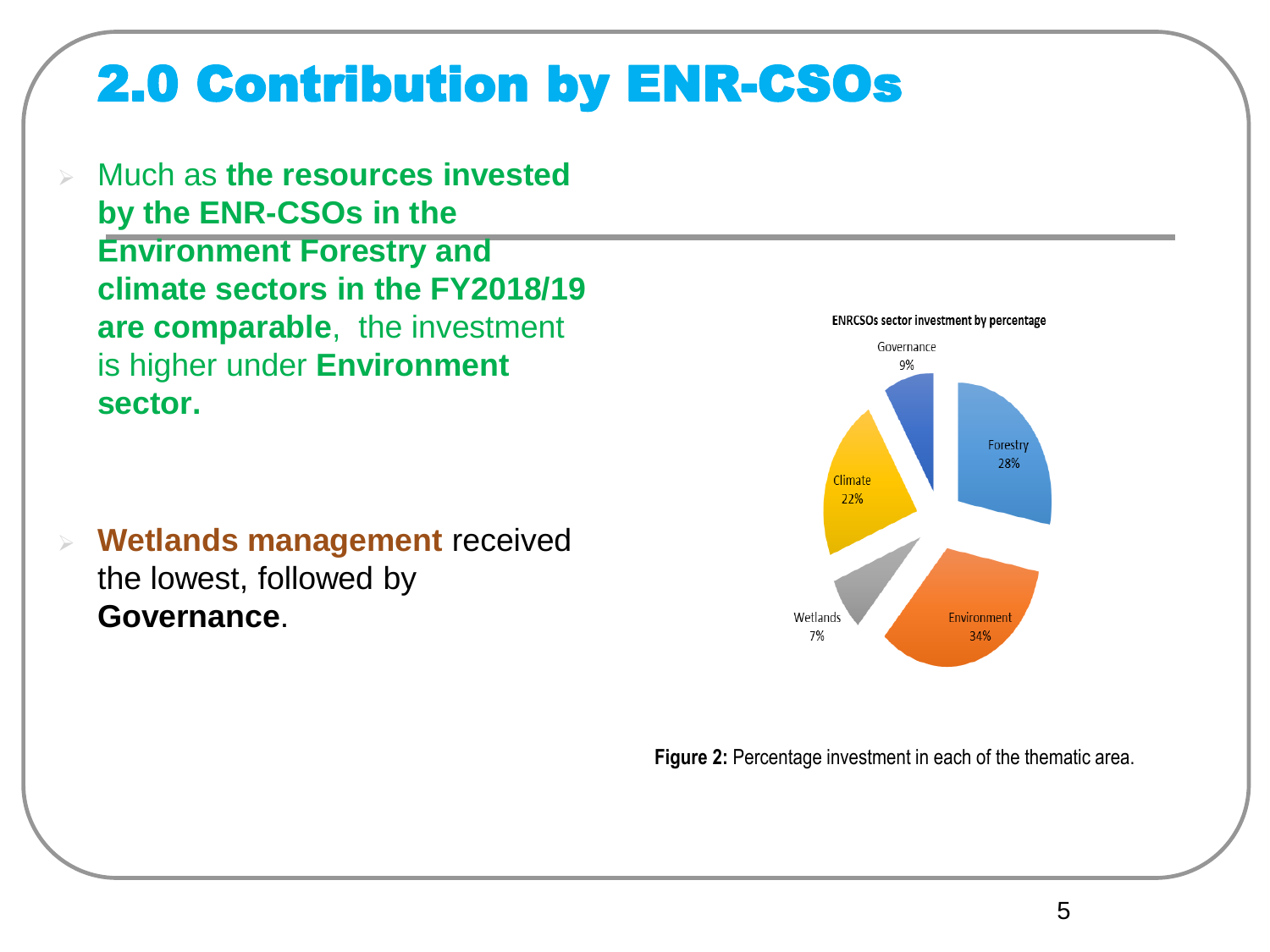#### *Performance Indictors under forestry*

- % Uganda's land area covered by forest
- % natural forest under strict nature reserve
- % survival of tree seedlings past year 3
- % rural households that travel more than 1 km to collect firewood
- % forest reserves under management

**---------------------------------------------------------------------**

**a)** During the FY2018/19, **ENR CSOs** supported **the establishment and maintenance of 10 tree nurseries** compared to 7 in the previous year. These produced **2,637,071 various seedlings** (compared to *1,804,752 last FY*) species (i.e. both indigenous & exotic) were distributed and planted, translating into **2,373 hectares** (compared to *1,624 hectares last FY*) – across various parts of the country and targeted *forest dependent communities, Collaborative Forest Management groups, Private Forest Owners, farmer associations/ organizations, women groups, small holder farmers (model farmers), refugee settlements and local communities.* 

**b) During the FY2018/19,** CSOs have maintained approximately *165 hectares of grasslands/woodlands, grazing lands among pastoral communities under FMNR*. These available in parts of *Karamoja, Arua, Mpigi, Kiruhura, Kiboga, Otuke and Alebtong* districts.

The approach is internationally appreciated as a low cost approach for restoration.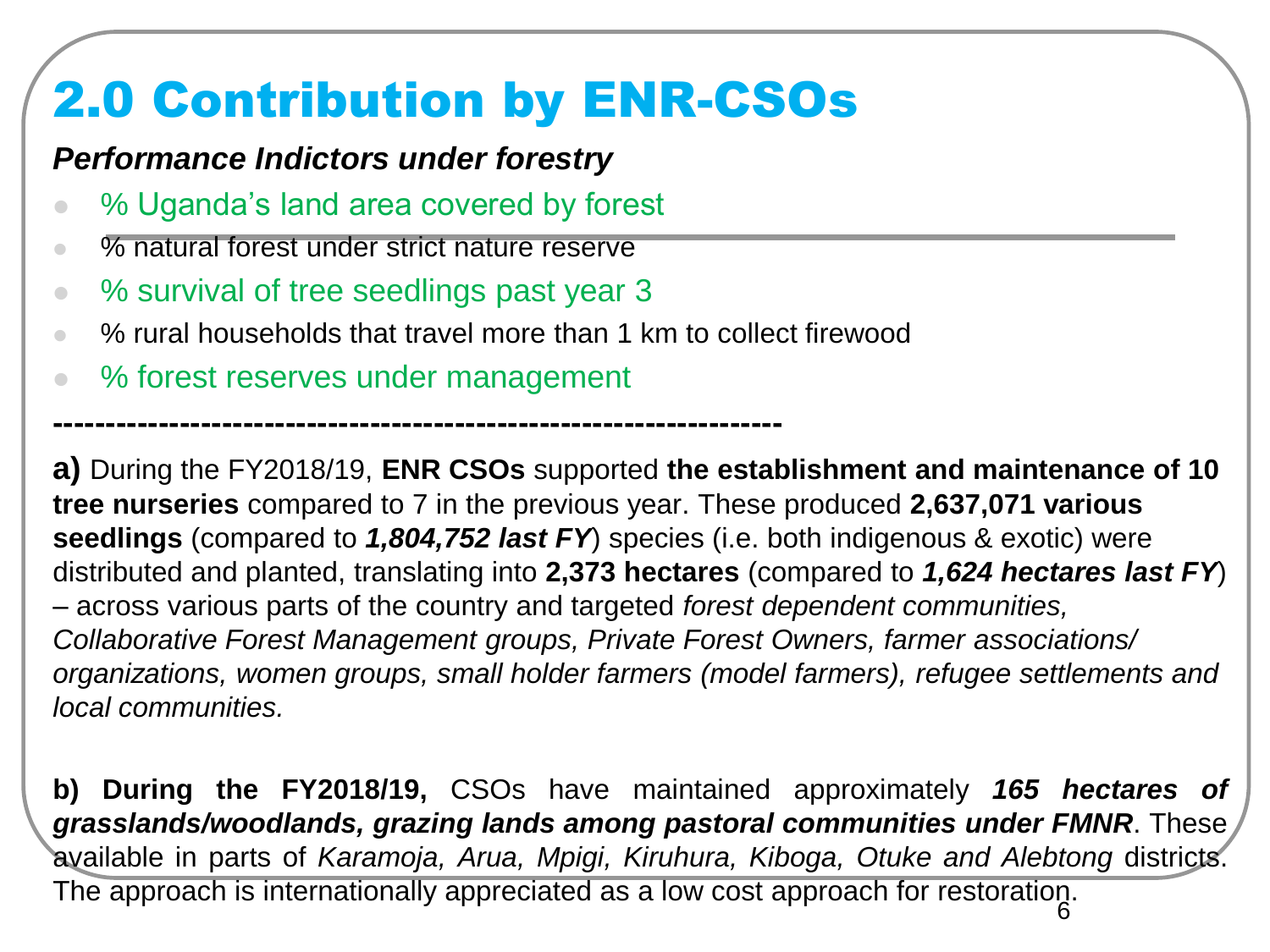#### *Performance Indictors under wetlands*

● % of Uganda's land area covered by wetlands

**---------------------------------------------------------------------**

% of Uganda's wetlands used under management plans

*a)* In collaboration with the **MWE, CSOs**, with funding from the **Adaptation Fund**, are participating in the *development of management plans for wetlands* in the **catchments of Aswa, Kyoga, and Maziba** under the '*Enhancing Resilience of Communities to Climate Change through Catchment Based Integrated management of Water and Related Resources in Uganda (EURECCCA) Project;*

**b) ENR CSOs** conducted *6 trainings, (for six farmer groups, each with 20 members)* on alternative livelihood options for the wetland adjacent communities in the districts of **Mitooma, Sheema and Bushenyi districts through financing from GoU, UNDP & Green Climate Funds**. The farmers were supported with start-up kits that included fingerlings, equipment and tools, beehives, and piglets among others.

**c) ENR-CSOs engaged communities** to *restore Rufuka wetland in Ntungamo district* by filling the dug up channels that had dried the wetland. Approximately *6 hectares* are now restored.

**d)** In collaboration with the Wetlands Management Department, CSOs are supporting the *review of Tochi Wetland Management Plan* by way of supporting stakeholder engagements and consultations. The consultations of the consultations of the consultations of the consultations of the consultations of the consultations of the consultations of the consultations of the consultations of the consultati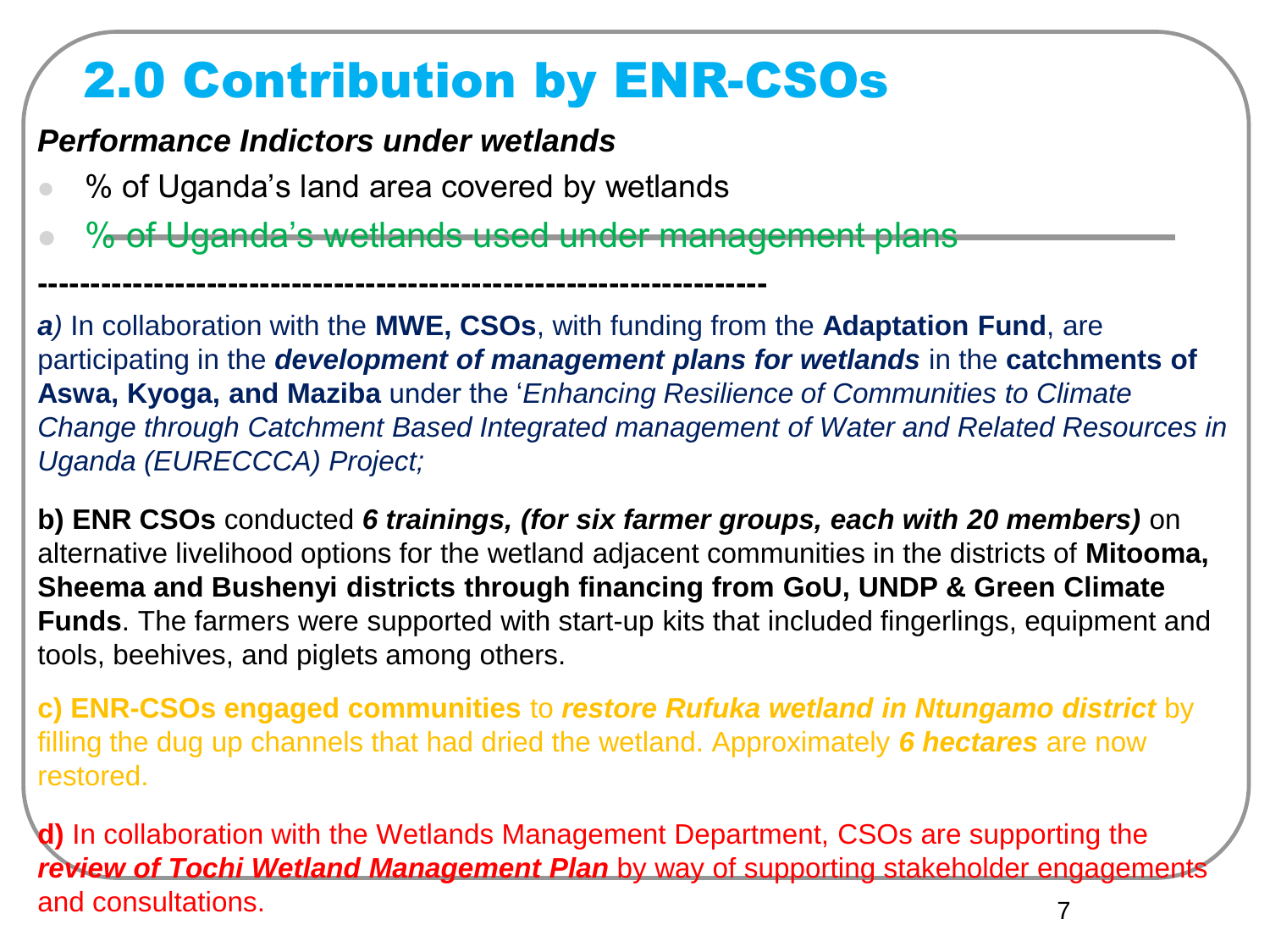### 3.0 Some Key achievements by ENR CSOs

**a)** Development of a new *Network Strategic Plan 2019-2029*, that is aligned to the SDGs, new development priorities of the country, new emerging sector issues and strategically positions the network to contribute meaningfully to development of the sector..

**b)** The **Uganda Timber Growers Association**, a member of the **ENR-CSO network** was awarded with a *group certificate under the National Forest Stewardship Standard awarded by the Forest Stewardship Council* and this demonstrates the existing capability and potential for responsible forest management in the country.

**c) The ENR-CSOs actively participated in the 2nd Water and Environmental week** through collaboration with the Ministry of Water and Environment.

**d) Structured engagement with the Parliamentary of Uganda** – with issues & recommendations based on CSO Position paper - thereby contributing to the establishment of the *Parliamentary Committee on Climate Change*.

**e)** ENR-CSO participated/contributed in the **development of the Uganda Comprehensive Refugee Response Plan.**

**f)** CSOs have established the *Uganda Green Economy Network*, which is a **platform for CSOs to engage government on the transition path from brown economy to green/blue economy**. Members of the network are drawn from various sectors of the economy including Operation Wealth Creation. <sup>8</sup>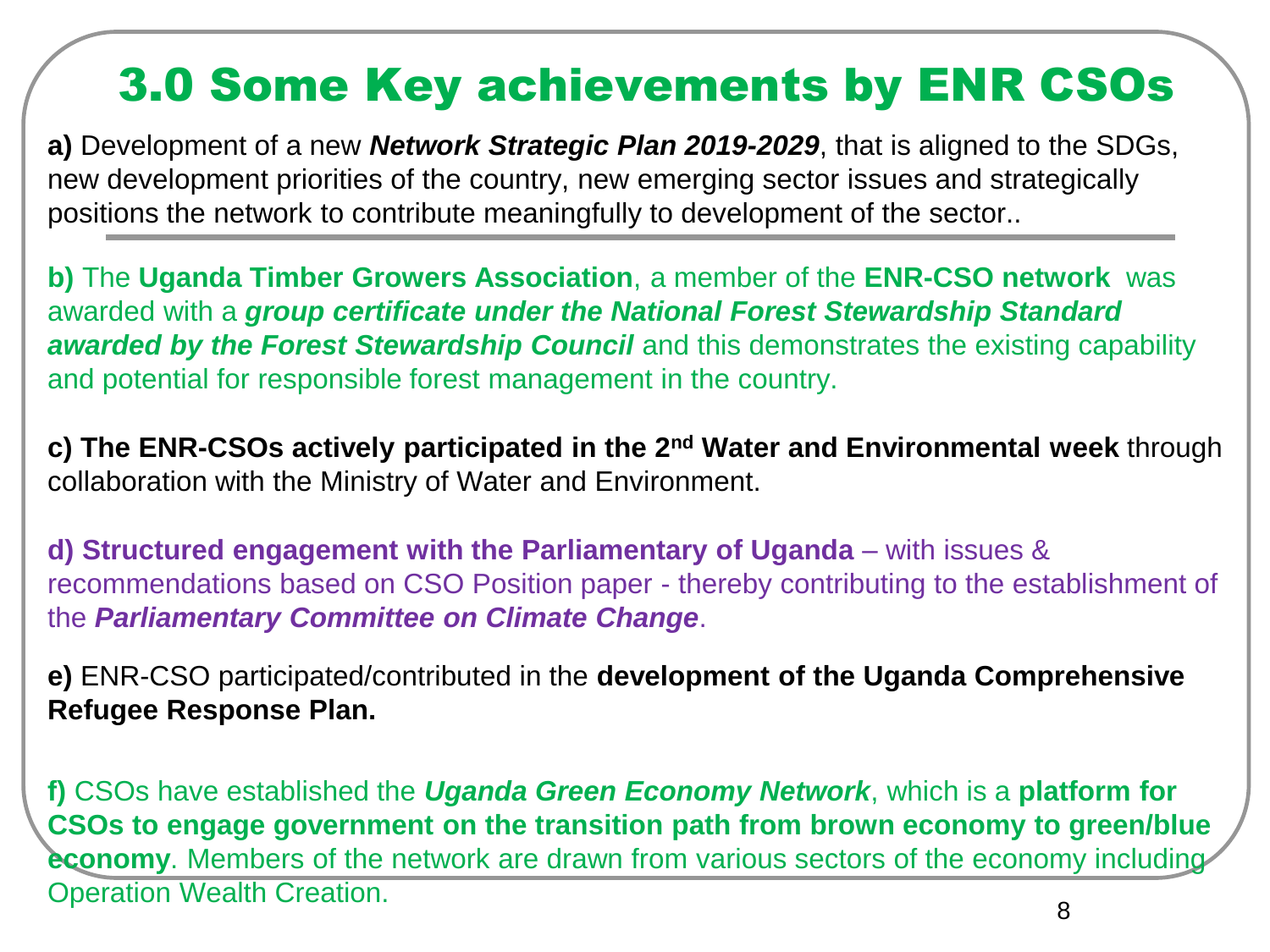### 4.0 Key challenges

i) Most of the **National Development Plan (NDP) II targets under the Environment and Natural Resources (ENR) not achieved due to limited funding**; Observed unlikable **decreasing trends of status of ENR (i.e. forest and wetlands at 9 and 8% of the total land cover by 2018 & 2016, respectively); Stagnated inadequate funding to the Sector (currently at 4.3% of the National budget);** Required **funding to address the issues in the sector is projected at 9 times the current funding investment** (SSIP, 2018). Thus, **Business As Usual will not deliver NDP III, Nationally Determined Contributions, Sustainable Development Goals targets targets for the sector!**

**ii) Inter-institutional collaboration remains a challenge especially with the high impact sectors of energy, mineral development, land, petroleum development, agriculture** and how these interface with wetlands, forestry, lands, petroleum infrastructure and wildlife among others.

**iii) Use of mercury in gold mining and crude methods of mining that exposes the miners to hazardous working environment and environmental degradation** (Gold mining in Bugiri, Mubende, Buhwezu, Karamoja).

**iv) Court rulings in favour of illegal land titling in Bugoma and Buto-Buvuma defying the mandate of responsible bodies (such as Parliament,..) that protect forest reserves.**

**v)** The **Uganda Comprehensive Refugee Response Plan** developed, but requires **adequate resources allocation for implementation** i.e. **668,299,472 USD**.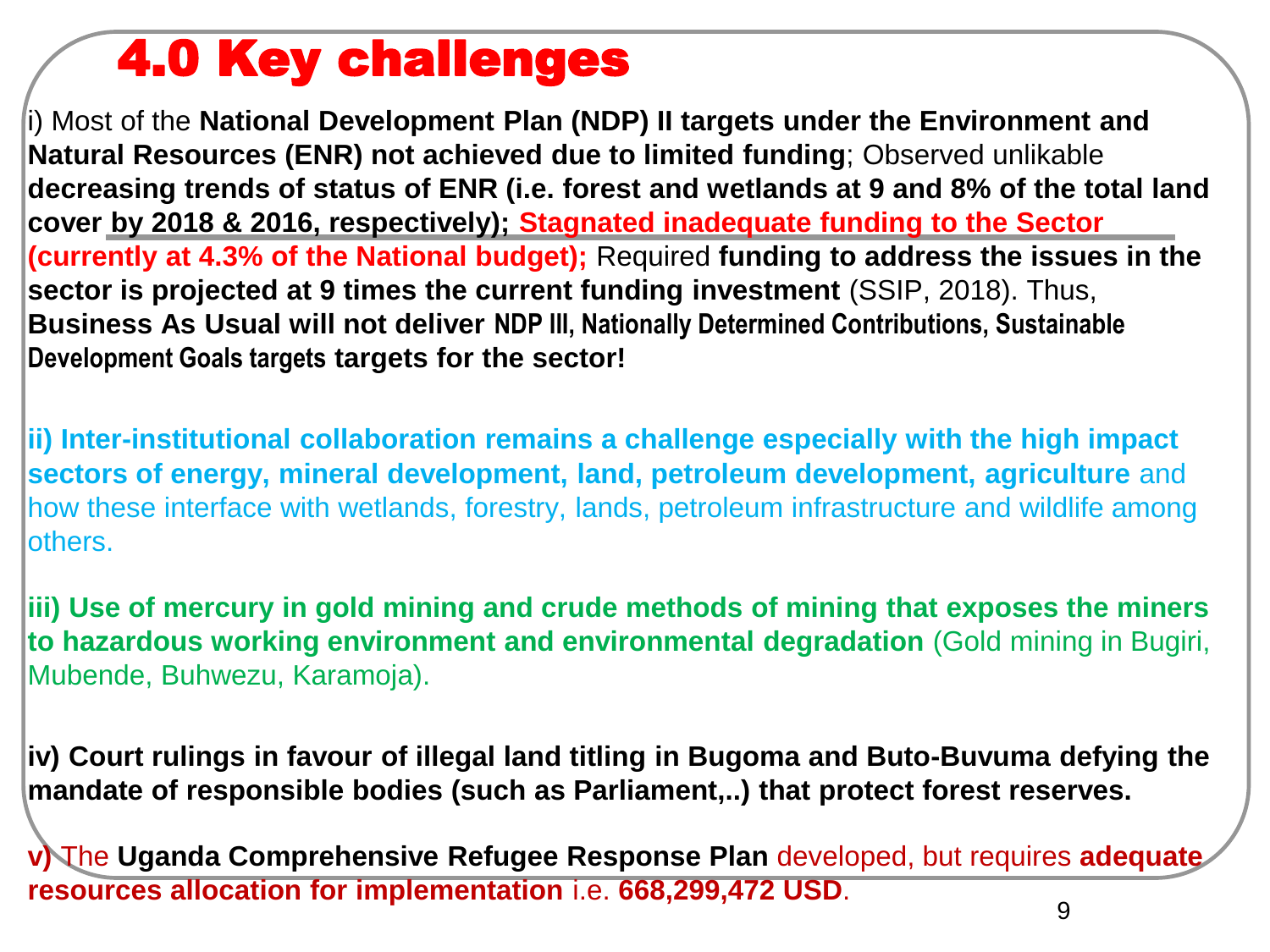### 4.0 Key challenges

**vi) Very high demand for biomass energy and associated weak regulation of its utilization across the country** 

**vii) Increased investments in agrocommodities that target forested landscapes with inadequate compliance on environment management requirements**. For instance, *Hoima Sugar Works encroaching on Bugoma Central Forest Reserve and oil palm, targeting forests outside protected areas in Kalangala and Buvuma.*

**viii) Delays in finalizing of the National Climate Change Bill** as a **modality for implementation/enforcement** to address **climate & ENR issues and impacts of climate change on community and national development.** 



*Figure 3: Torching of illegally produced and marketed charcoal in Gulu district.*

**Source:** Friends of Zoka, (2019)..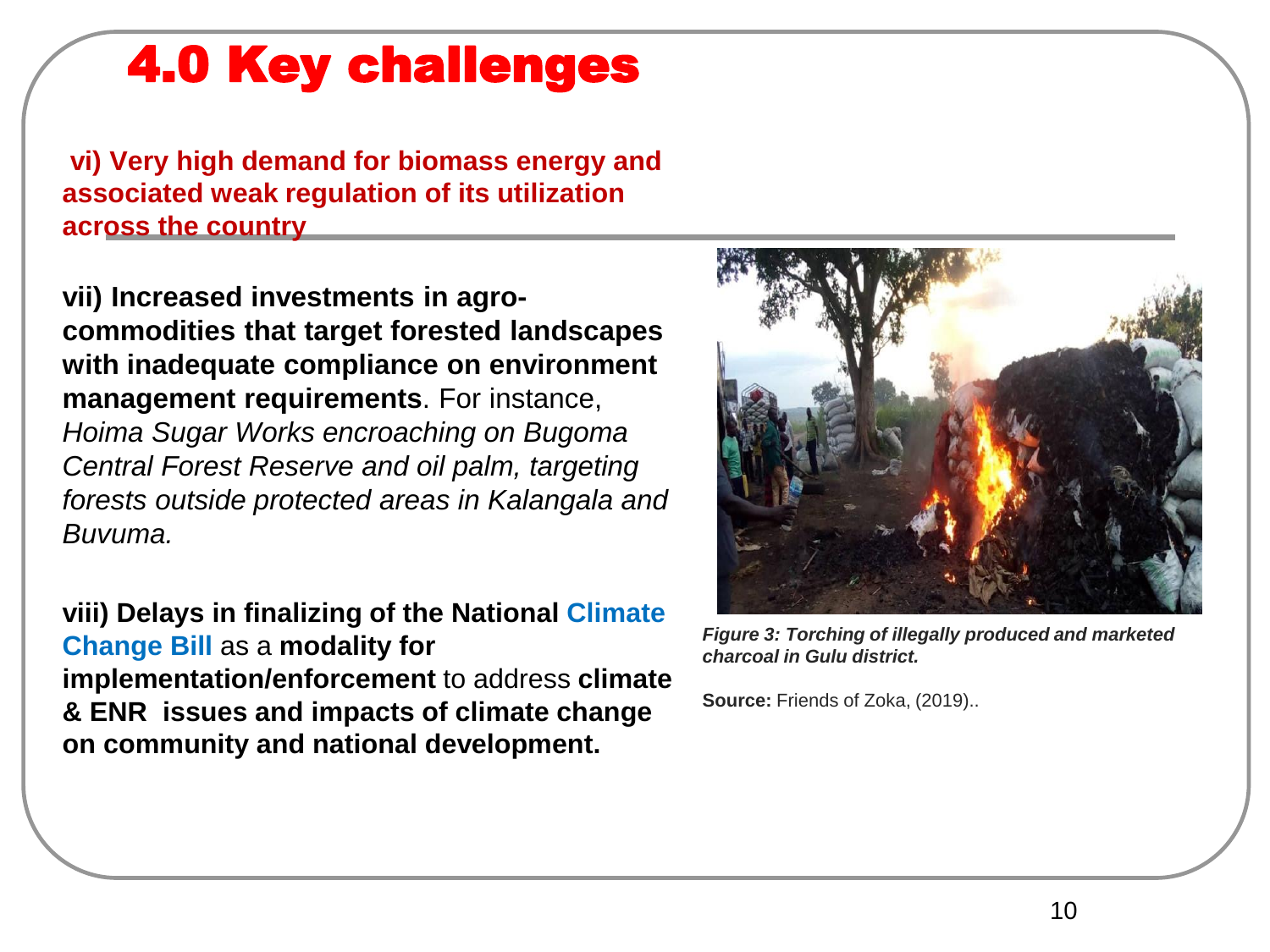### 5.0 Key Recommendations

**A).** The **Cabinet**, **Ministry of Finance, Planning and Economic Development; the National Planning Authority** and **Development Partners reflect and re-think the model/formulae applied for financial allocation to the Water and Environment sector**, among other priority sectors. Otherwise, the **NDP III, NDC, SDG targets, Will NOT BE ACHIEVED!** Thus, **additional resources should be allocated to the Water and Environment Sector**.

**B) Parliament** should **expedite the approval of the climate change bill** as a framework/tool for supporting enforcement of the policy aspirations to advance climate resilience (adaptation & mitigation);

**C).** The **Government and Development Partners** should provide **adequate resources for fasttracking effective implementation of the Water and Environment Sector Plan for Refugees and Host Communities in Uganda**;

**D). MEMD and NEMA** commission research to establish the practices in gold mining industry to generate recommendations to address the environmental concerns. This should be extended to other areas such as Oil and Gas exploration and production;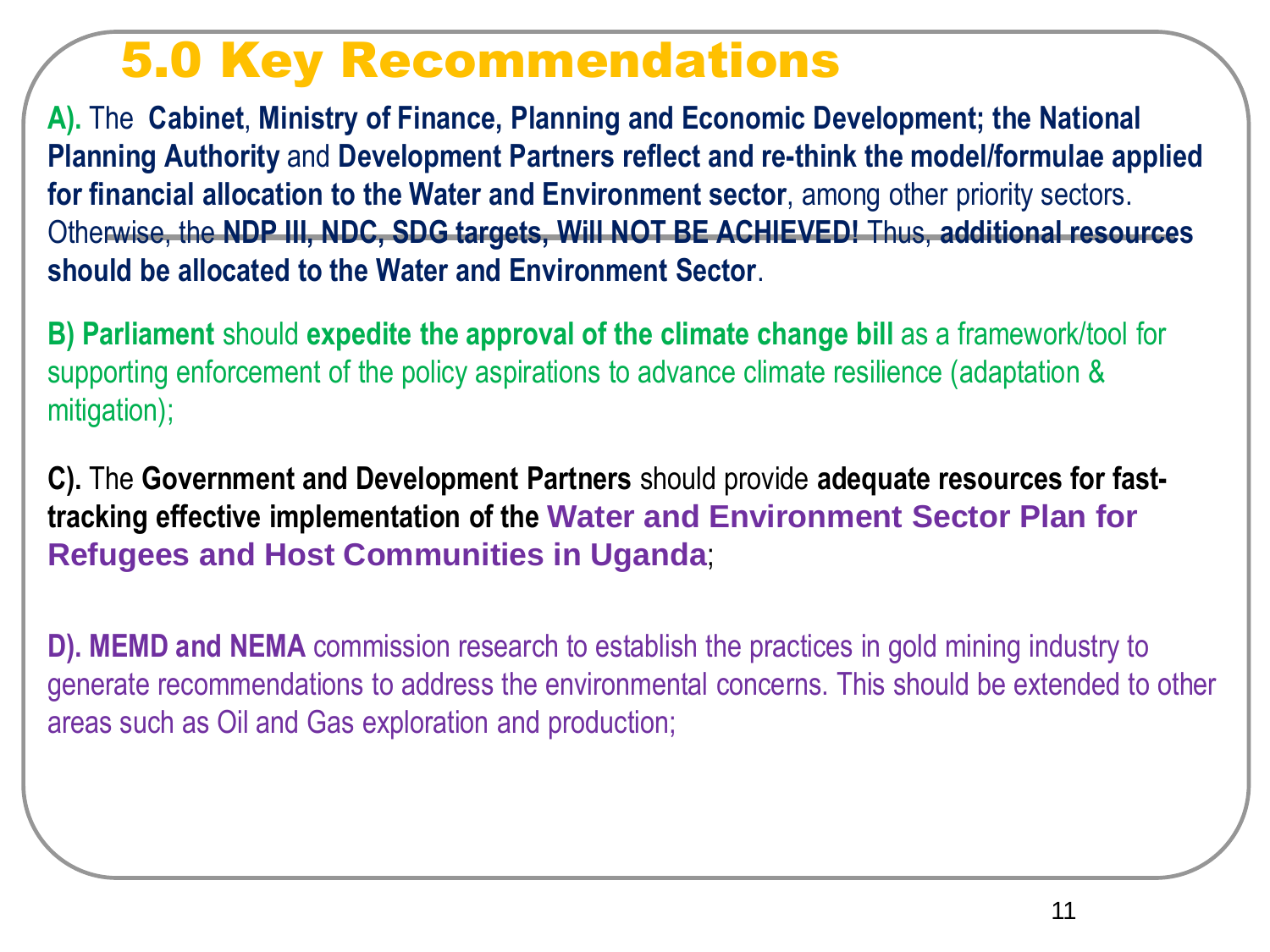### 5.0 Key Recommendations

**E) MWE, FSSD, NEMA** should **strengthen enforcement for compliance to ENR laws in respect to investments in agro-commodities (**e.g. sugarcane, palm oil,**)** This would be achieved through enhancing coordination with MAAIF and other agriculture sector stakeholders. The **ENR-CSOs** should **advance their lobbying, advocacy and independent monitoring role to influence decision making in respect to investments in these agro-commodities to reduce/avoid negative environment and social impacts;**

**F) MWE, NFA & MEMD** should fast-track development and implementation of strategies for enhancing regulation of sustainable biomass production and utilization for energy consumption.

**G) Ministry of Defence** re-assesses their involvement in environment and natural resources and bring to book officers and men that indulge themselves in environmental crime.

**H) MAAIF** addresses concerns over increased use of chemicals (herbicides and pesticides) that not only present environmental hazard but also affect the production chain.